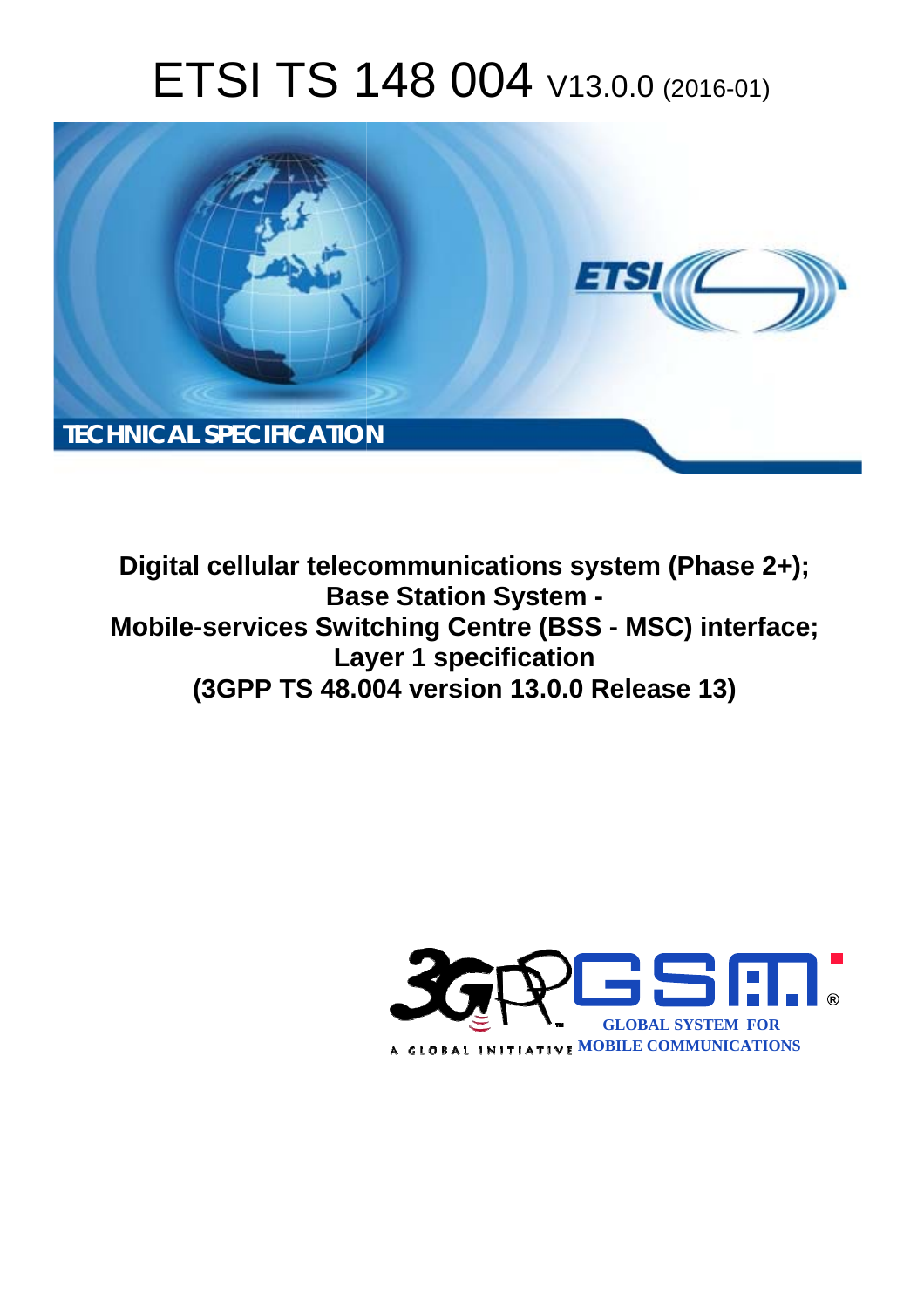Reference RTS/TSGG-0248004vd00

> Keywords GSM

### *ETSI*

#### 650 Route des Lucioles F-06921 Sophia Antipolis Cedex - FRANCE

Tel.: +33 4 92 94 42 00 Fax: +33 4 93 65 47 16

Siret N° 348 623 562 00017 - NAF 742 C Association à but non lucratif enregistrée à la Sous-Préfecture de Grasse (06) N° 7803/88

#### *Important notice*

The present document can be downloaded from: <http://www.etsi.org/standards-search>

The present document may be made available in electronic versions and/or in print. The content of any electronic and/or print versions of the present document shall not be modified without the prior written authorization of ETSI. In case of any existing or perceived difference in contents between such versions and/or in print, the only prevailing document is the print of the Portable Document Format (PDF) version kept on a specific network drive within ETSI Secretariat.

Users of the present document should be aware that the document may be subject to revision or change of status. Information on the current status of this and other ETSI documents is available at <http://portal.etsi.org/tb/status/status.asp>

If you find errors in the present document, please send your comment to one of the following services: <https://portal.etsi.org/People/CommiteeSupportStaff.aspx>

#### *Copyright Notification*

No part may be reproduced or utilized in any form or by any means, electronic or mechanical, including photocopying and microfilm except as authorized by written permission of ETSI.

The content of the PDF version shall not be modified without the written authorization of ETSI. The copyright and the foregoing restriction extend to reproduction in all media.

> © European Telecommunications Standards Institute 2016. All rights reserved.

**DECT**TM, **PLUGTESTS**TM, **UMTS**TM and the ETSI logo are Trade Marks of ETSI registered for the benefit of its Members. **3GPP**TM and **LTE**™ are Trade Marks of ETSI registered for the benefit of its Members and of the 3GPP Organizational Partners.

**GSM**® and the GSM logo are Trade Marks registered and owned by the GSM Association.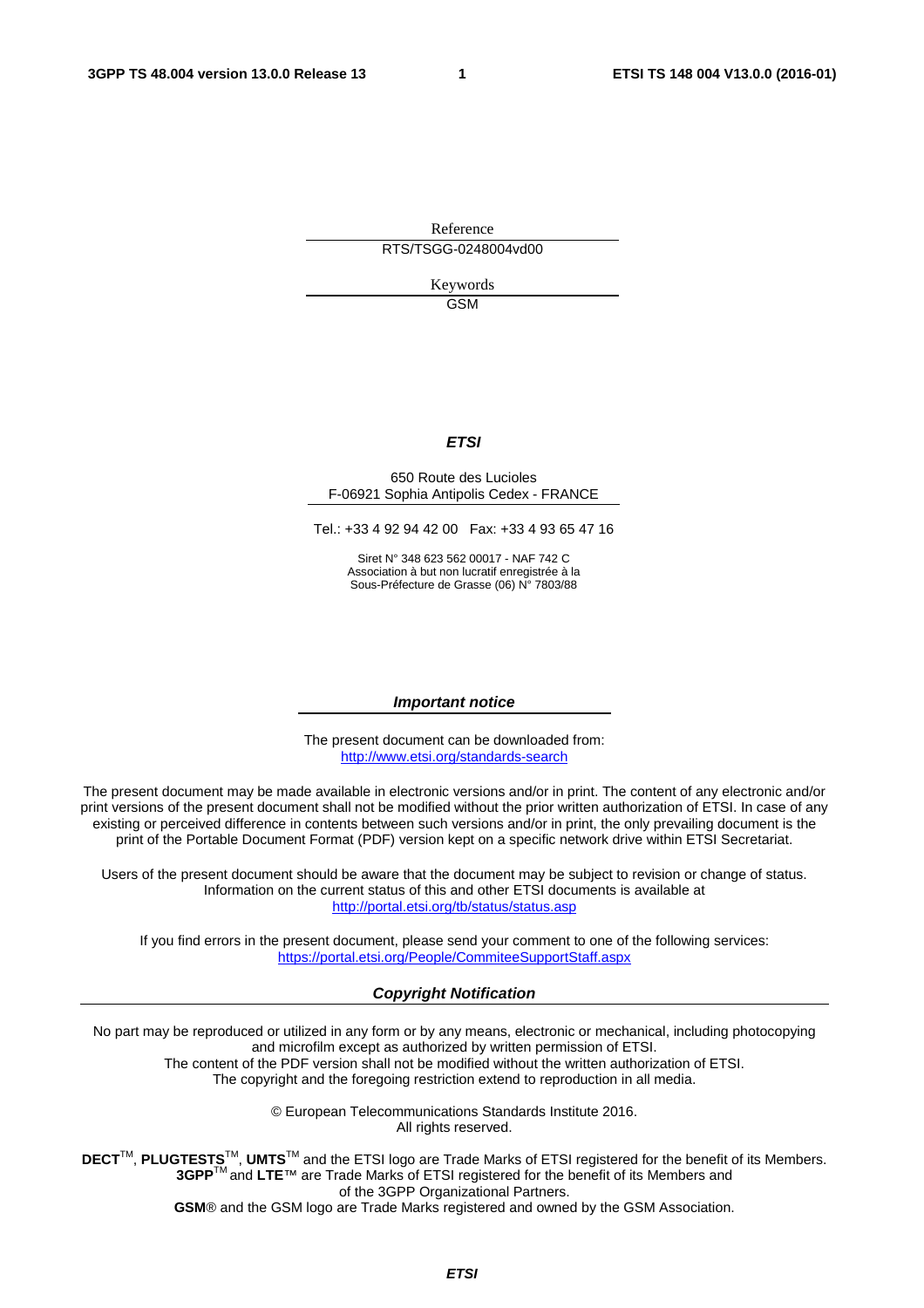# Intellectual Property Rights

IPRs essential or potentially essential to the present document may have been declared to ETSI. The information pertaining to these essential IPRs, if any, is publicly available for **ETSI members and non-members**, and can be found in ETSI SR 000 314: *"Intellectual Property Rights (IPRs); Essential, or potentially Essential, IPRs notified to ETSI in respect of ETSI standards"*, which is available from the ETSI Secretariat. Latest updates are available on the ETSI Web server [\(https://ipr.etsi.org/](https://ipr.etsi.org/)).

Pursuant to the ETSI IPR Policy, no investigation, including IPR searches, has been carried out by ETSI. No guarantee can be given as to the existence of other IPRs not referenced in ETSI SR 000 314 (or the updates on the ETSI Web server) which are, or may be, or may become, essential to the present document.

### Foreword

This Technical Specification (TS) has been produced by ETSI 3rd Generation Partnership Project (3GPP).

The present document may refer to technical specifications or reports using their 3GPP identities, UMTS identities or GSM identities. These should be interpreted as being references to the corresponding ETSI deliverables.

The cross reference between GSM, UMTS, 3GPP and ETSI identities can be found under [http://webapp.etsi.org/key/queryform.asp.](http://webapp.etsi.org/key/queryform.asp)

# Modal verbs terminology

In the present document "**shall**", "**shall not**", "**should**", "**should not**", "**may**", "**need not**", "**will**", "**will not**", "**can**" and "**cannot**" are to be interpreted as described in clause 3.2 of the [ETSI Drafting Rules](http://portal.etsi.org/Help/editHelp!/Howtostart/ETSIDraftingRules.aspx) (Verbal forms for the expression of provisions).

"**must**" and "**must not**" are **NOT** allowed in ETSI deliverables except when used in direct citation.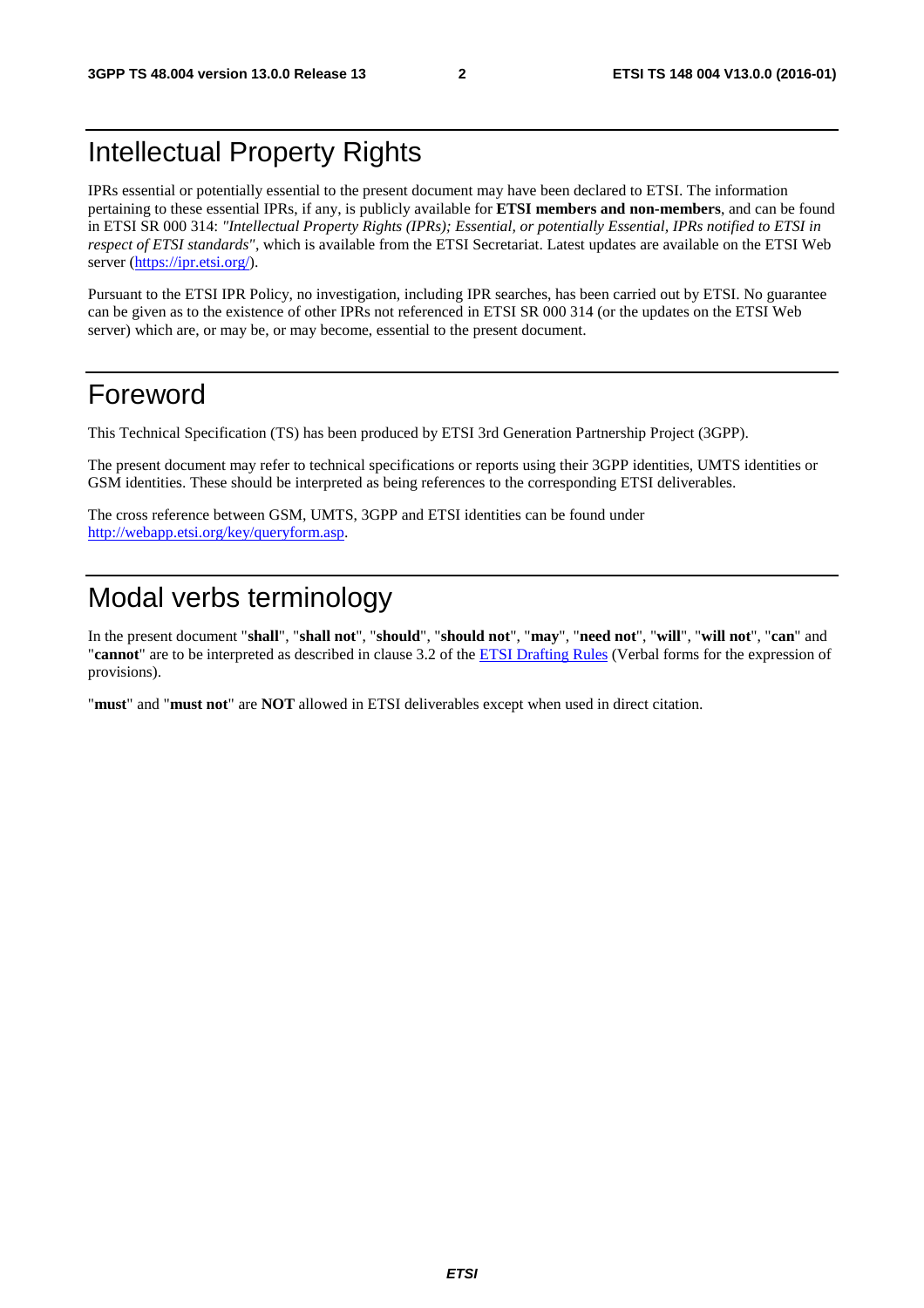# Contents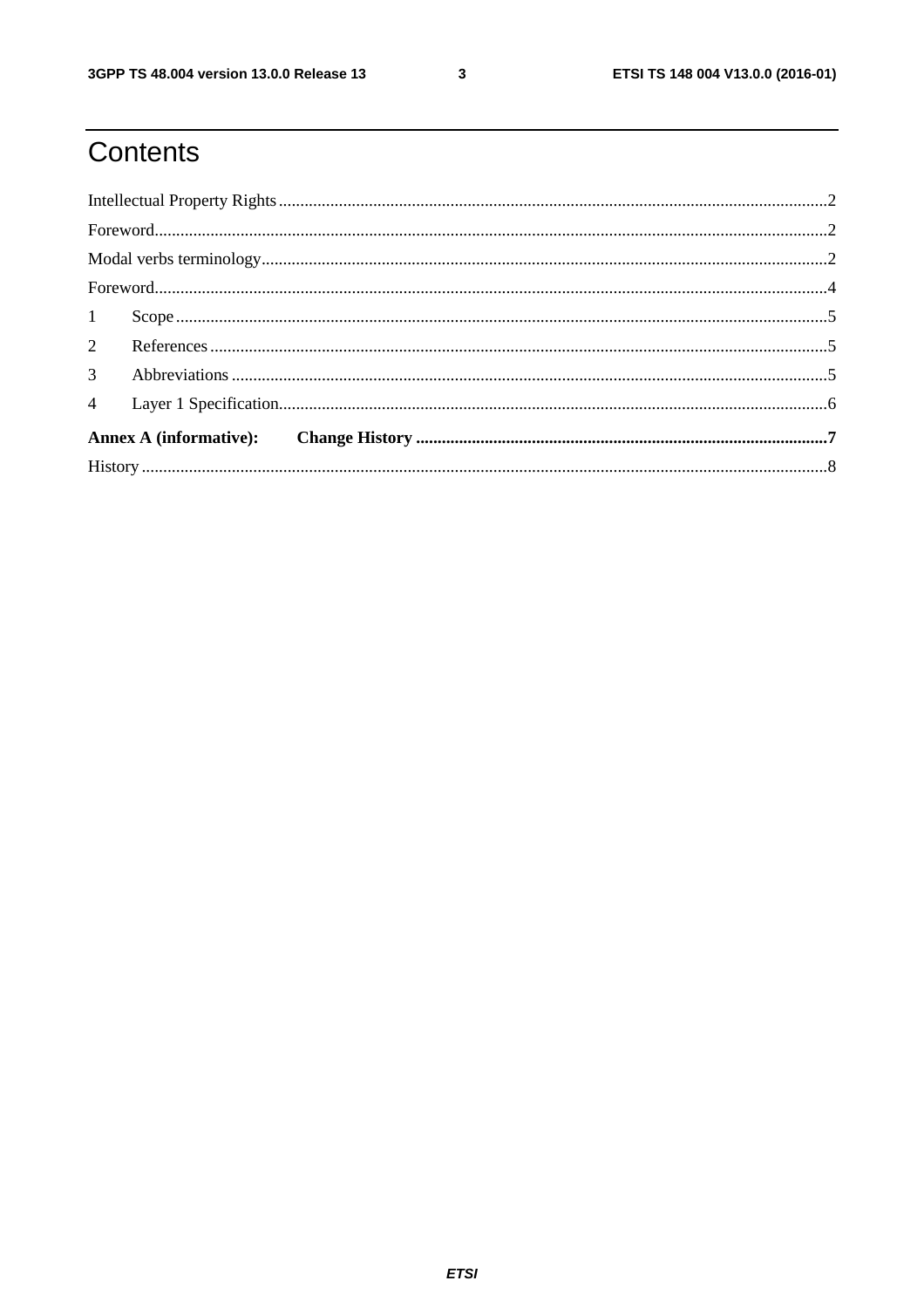## Foreword

This Technical Specification has been produced by the 3<sup>rd</sup> Generation Partnership Project (3GPP).

The contents of the present document are subject to continuing work within the TSG and may change following formal TSG approval. Should the TSG modify the contents of the present document, it will be re-released by the TSG with an identifying change of release date and an increase in version number as follows:

Version x.y.z

where:

- x the first digit:
	- 1 presented to TSG for information;
	- 2 presented to TSG for approval;
	- 3 or greater indicates TSG approved document under change control.
- y the second digit is incremented for all changes of substance, i.e. technical enhancements, corrections, updates, etc.
- z the third digit is incremented when editorial only changes have been incorporated in the document.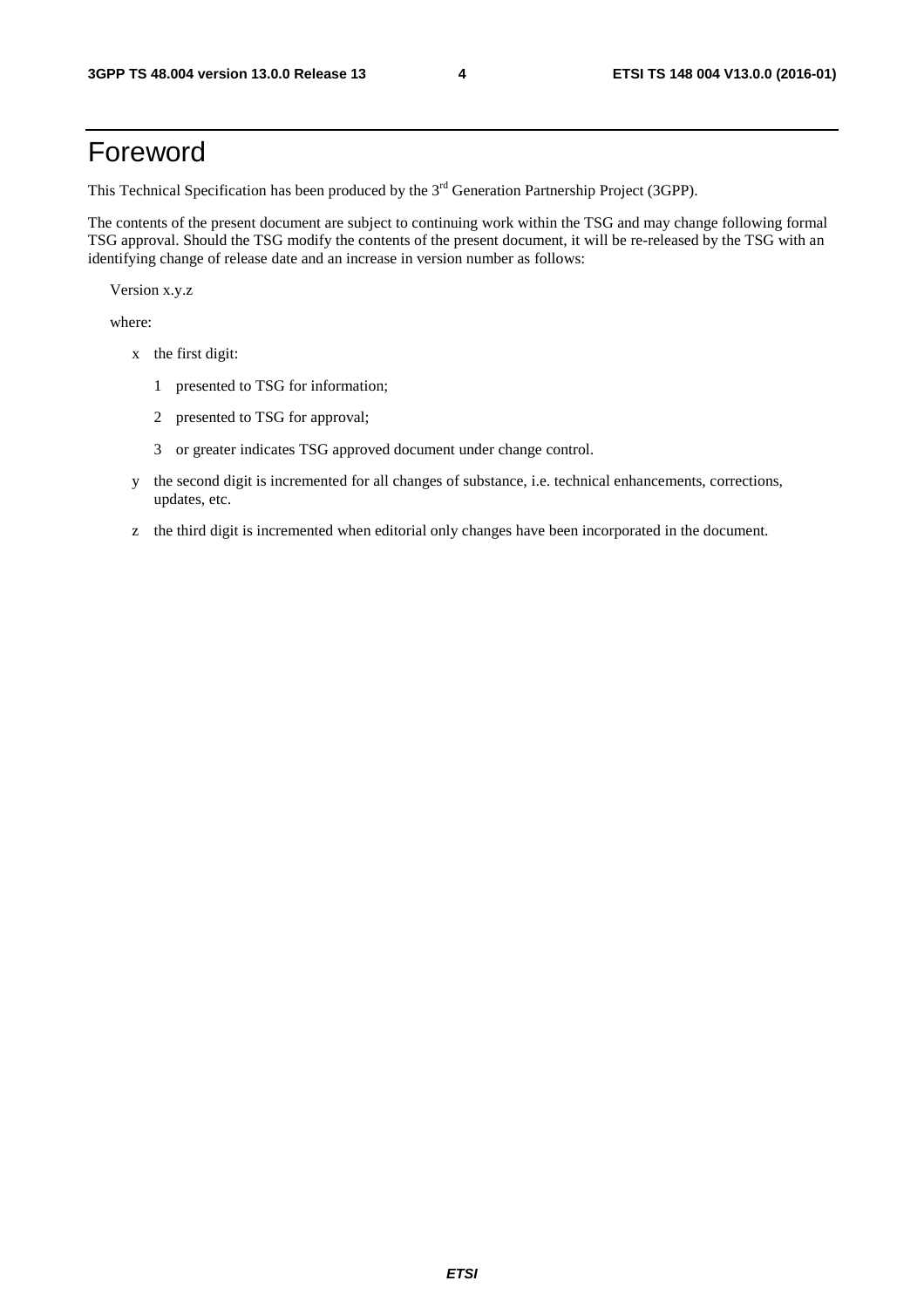### 1 Scope

The present document defines the structure of the physical layer (layer 1) of the BSS-MSC interface for supporting traffic channels. Use of the physical layer for supporting Signalling System No.7 signalling links is covered in Technical Specification 3GPP TS 48.006.

The physical layer is the lowest layer in the OSI Reference Model and it supports all functions required for transmission of bit streams on the physical medium.

For the present document only digital transmission will be considered, the use of analogue transmission is a national concern.

### 2 References

The following documents contain provisions which, through reference in this text, constitute provisions of the present document.

- References are either specific (identified by date of publication, edition number, version number, etc.) or non-specific.
- For a specific reference, subsequent revisions do not apply.
- For a non-specific reference, the latest version applies. In the case of a reference to a 3GPP document (including a GSM document), a non-specific reference implicitly refers to the latest version of that document *in the same Release as the present document*.
- [1] 3GPP TR 21.905: "Vocabulary for 3GPP Specifications".
- [2] ITU-T Recommendation G.705: "Characteristics of plesiochronous digital hierarchy (PDH) equipment functional blocks".
- [3] ITU-T Recommendation G.709: "Interfaces for the Optical Transport Network (OTN)".
- [4] ITU-T Recommendation G.711: "Pulse Code Modulation (PCM) of voice frequencies".
- [5] ITU-T Recommendation G.732: "Characteristics of primary PCM multiplex equipment operating at 2 048 kbit/s".
- [6] 3GPP TS 48.006: "Signalling transport mechanism specification for the Base Station System Mobile-services Switching Centre (BSS - MSC) interface".
- [7] ANSI T1.102-1993: "Digital Hierarchy Electrical Interface".
- [8] ANSI T1.403.01-1999: "Title: Network and Customer Installation Interfaces (ISDN) Primary Rate Layer 1 Electrical Interfaces Specification (Includes revision of ANSI T1.408-1990 and partial revision of ANSI T1.403-1995)".
- [9] ANSI T1.107-1995: "Digital Hierarchy Formats Specifications".
- [10] 3GPP TS 48.020: "Rate adaption on the Base Station System Mobile-services Switching Centre (BSS - MSC) interface".

# 3 Abbreviations

For the purposes of the present document, the abbreviations gieven in 3GPP TR 21.905 [1] apply.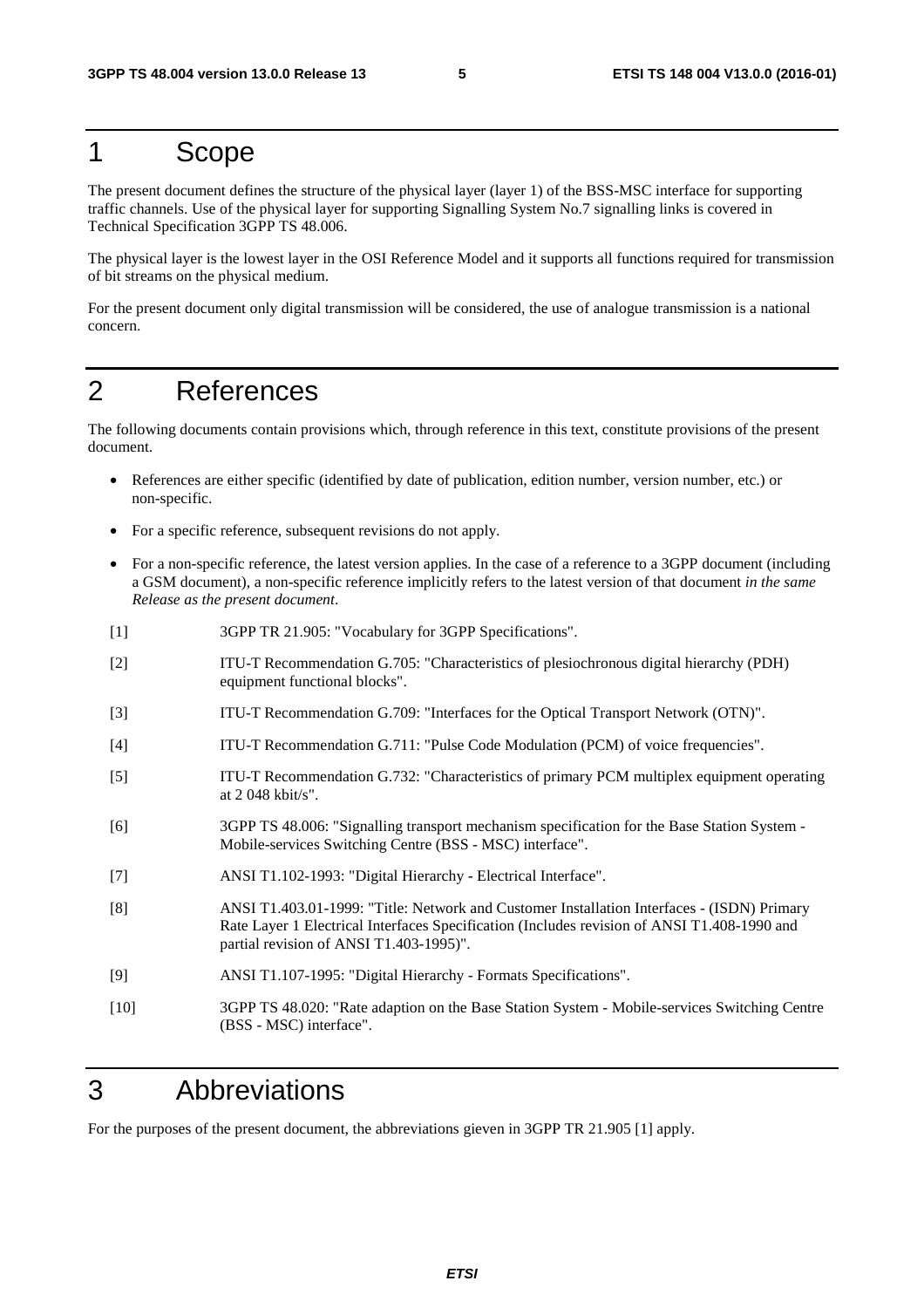# 4 Layer 1 Specification

All ITU-T recommendations referred to are Blue Book.

Layer 1 shall utilise digital transmission:

- at a rate of 2 048 kbit/s with a frame structure of 32 x 64kbit/s time slots, as specified in ITU-T Recommendation G.705 clause 3 for E1 interface; or
- at a rate of 1 544 kbit/s with a frame structure of 24 x 64 kbit/s time slots, as specified in T1.102 specification for T1 interface.

Therefore the physical/electrical characteristics are defined in ITU-T Recommendation G.703 for E1 interface or ANSI T1.403 specification T1 interface.

The functional characteristics are defined in ITU-T Recommendation G.732 clauses 2 and 3 for E1 interface or ANSI T1.107 specification for T1 interface.

Fault conditions should be treated in accordance with ITU-T Recommendation G.732 clause 4 for E1 interface or ANSI T1.403 specification for T1 interface.

Speech encoding shall be the A-law or Mu-law (for North America) as defined in ITU-T Recommendation G.711.

The idle pattern must be transmitted on every timeslot that is not assigned to a channel, and to every timeslot of a channel that is not allocated to a call. The idle pattern shall be 01010100 in ITU-T based systems and 01111111 in ANSI based systems.

Synchronisation at the BSS for the transmitted 2 048/1544 kbit/s bit stream shall be derived from the received 2 048/1 544 kbit/s bit stream.

Data encoding is covered in Technical Specification 3GPP TS 48.020.

NOTE: A predetermined number of the 56/64kbit/s time slots may be used for signalling, to one or more base station systems. 56kbit/s is applicable to T1 interface only.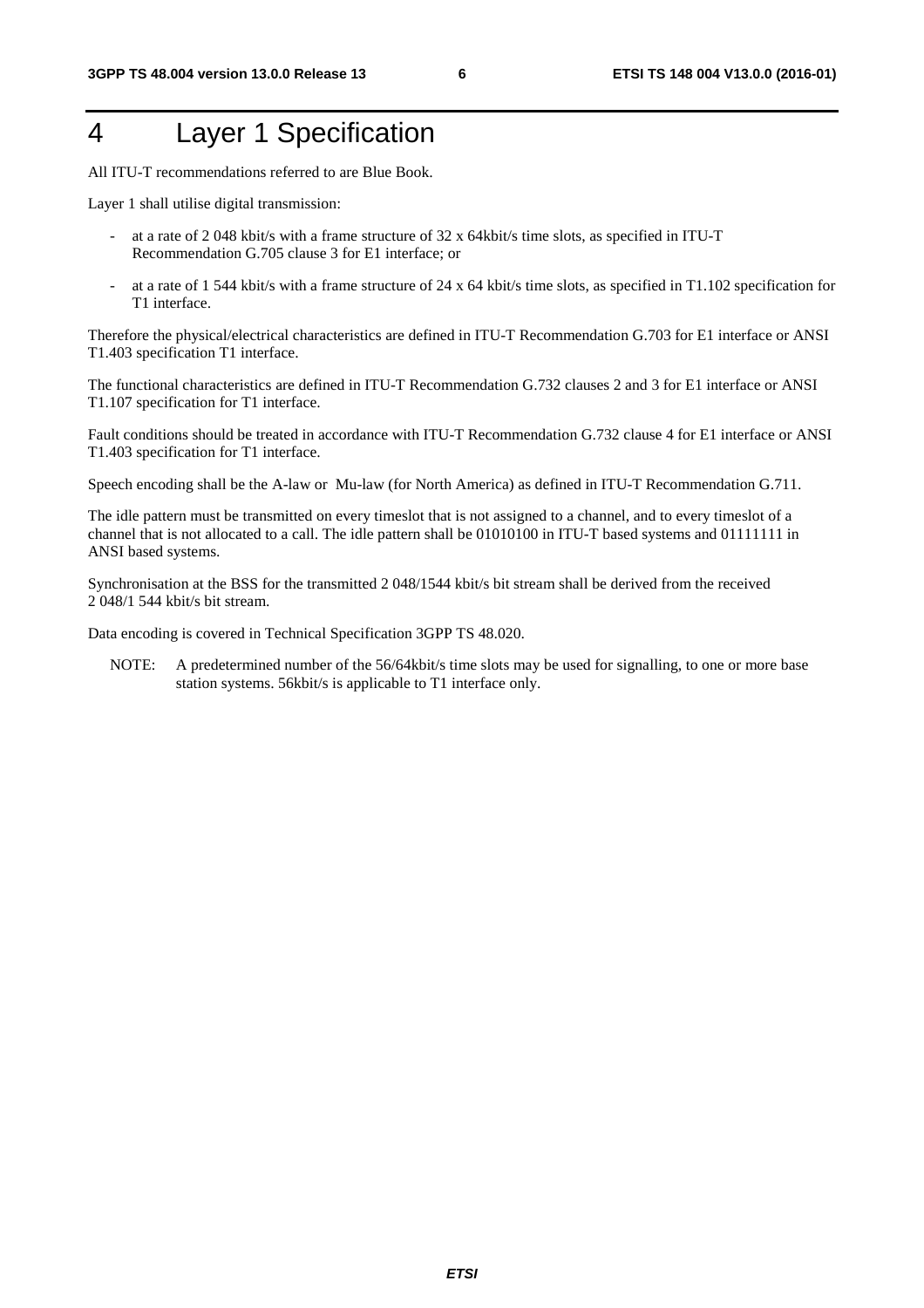# Annex A (informative): Change History

| TSG#            | TCAB22<br>DOC.<br>эu | CR | Rev                      | <b>Subject/Comment</b>                           | <sup>,</sup> version<br><b>New</b> |
|-----------------|----------------------|----|--------------------------|--------------------------------------------------|------------------------------------|
| 2016<br>January |                      |    | $\overline{\phantom{0}}$ | l on v12.0.0<br>version created based<br>Release |                                    |